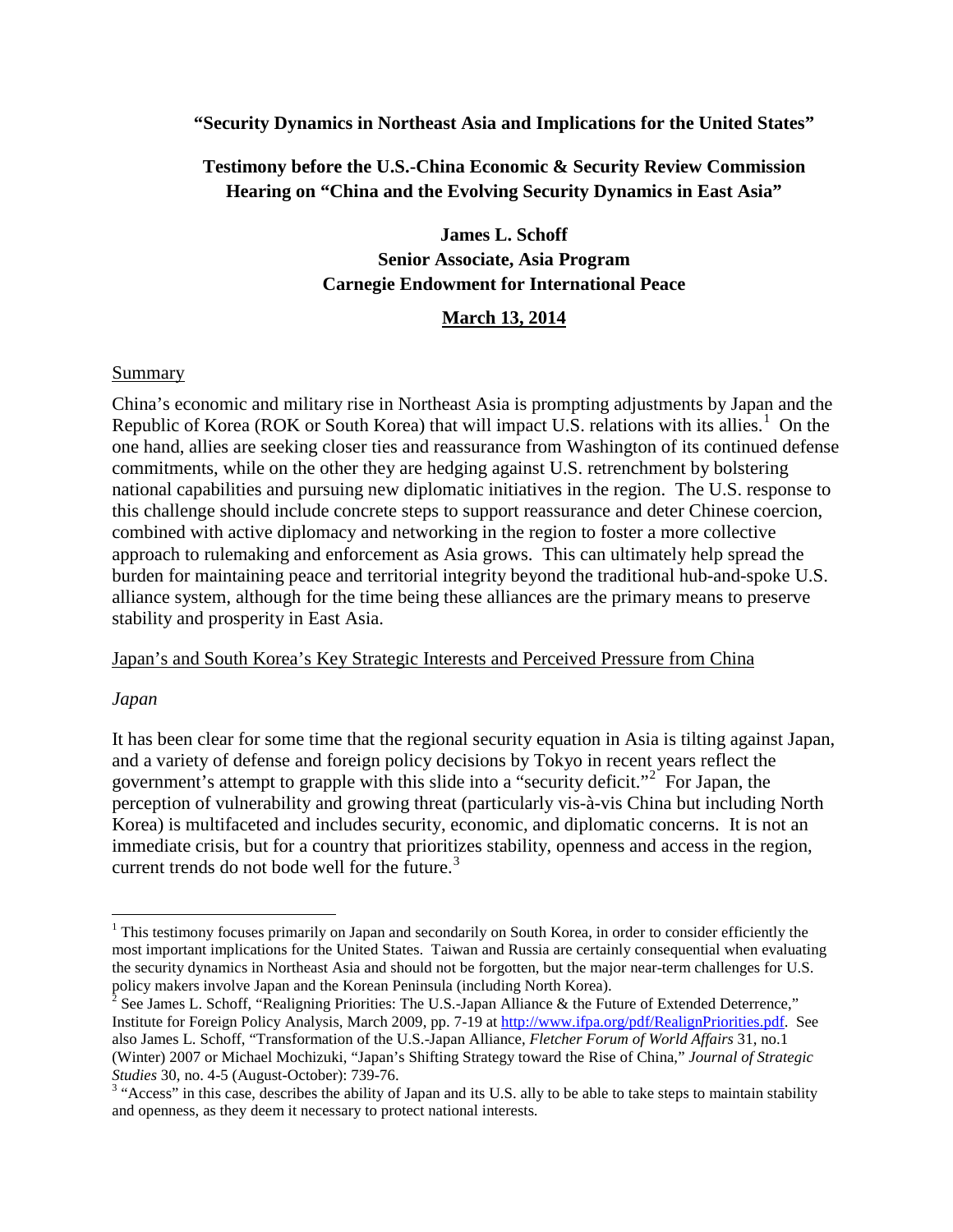Japan is a highly industrialized global trading power with relatively few indigenous natural resources, but a highly skilled workforce and a strong technology knowledge base. Open and stable global trade is critical for Japan, as it relies on imports for about 92 percent of its primary energy supply and 6[4](#page-1-0) percent of its calorie intake.<sup>4</sup> National wealth is generated by adding value in the manufacturing and service sectors and thereby earning more through exports than is paid for imports, and investing the surplus domestically and overseas for productivity gains, investment return, manufacturing diversification, and risk mitigation. This strategy – which has worked so well for decades – is faltering recently, however, as a weakening Yen and rising fossil fuel imports (to compensate for the shutdown of its nuclear energy industry) have pushed Japan into trade deficits. [5](#page-1-1)

Japan is the world's third largest oil importing country (after the United States), the third largest oil consumer, and the fourth largest electricity consumer. While Japan's population has increased by about 50 percent since 1950, its consumption of energy has soared by nearly 300 percent, underscoring the vital role that energy plays in Japan's modern economy.<sup>[6](#page-1-2)</sup>

Japan has a strong position in terms of foreign currency reserves (over \$1.2 trillion), but due to persistent fiscal deficits the country's public debt is now 224 percent of GDP, and debt service consumes almost a quarter of the annual general account budget.<sup>[7](#page-1-3)</sup> The Japanese government faces significant fiscal constraints.

Because the bulk of Japan's trade is conducted by ship, freedom of navigation is critical for Japan to sustain itself. Although Japan is a small country in terms of land area (ranked sixty-first globally), its recognized territorial waters and exclusive economic zone (EEZ) are the sixth largest in the world at nearly 4.5 million square kilometers, so it has a lot of area to both exploit and patrol.<sup>[8](#page-1-4)</sup> Maritime chokepoints outside of the EEZ, such as the Strait of Malacca and the Strait of Hormuz, are also strategically important to Japan, since any major disruptions there would quickly force time-consuming and expensive re-routing of vital shipments.

Although North Korea remains a significant and unpredictable security concern for Japan, it is China's growing military capabilities and willingness to brandish them to press claims and expand its influence in the East China Sea and beyond that are prompting a Japanese reaction.<sup>[9](#page-1-5)</sup> The situation is most acute around the Japanese-administered Senkaku Islands, which Beijing insists belong to China, but it extends to disputed EEZ demarcations in the East China Sea and claims to associated seabed resources. Japan's sense of vulnerability is exacerbated by elements

<span id="page-1-2"></span><sup>6</sup> Japan's Agency for Natural Resources and Energy, "White Paper on Energy 2007" [in Japanese]. http://www.enecho.meti.go.jp/topics/hakusho/2007/index.htm (accessed June 17, 2008).

l

<span id="page-1-0"></span><sup>&</sup>lt;sup>4</sup> Japan's Agency for Natural Resources and Energy and Ministry of Agriculture, Forestry and Fisheries for 2012.<br><sup>5</sup> Japan's annual trade surplus was over \$90 billion as recently as 2007, but it shifted to deficit in 201

<span id="page-1-1"></span>record \$112 billion in 2013. See OECD statistical profile and Elain Kurtenbach, "Japan Posts Record \$112bn Trade Deficit in 2013," Associated Press, January 27, 2014.

<span id="page-1-3"></span> $<sup>7</sup>$  Ministry of Finance.</sup>

<span id="page-1-4"></span><sup>&</sup>lt;sup>8</sup> "Oceans white paper: Japanese and world developments" [in Japanese]. Oceans Policy Research Institute, Ship and Ocean Foundation. 2005.

<span id="page-1-5"></span> $\degree$  China's military investments have grown exponentially in the last two decades – with average 10-plus percent annual growth in the last ten years – to the point where it spends more on defense than Japan, the ROK, Taiwan, and Vietnam combined. It is enhancing not only its ability to deny allied access into its near seas and airspace, but also expanding its power projection capabilities.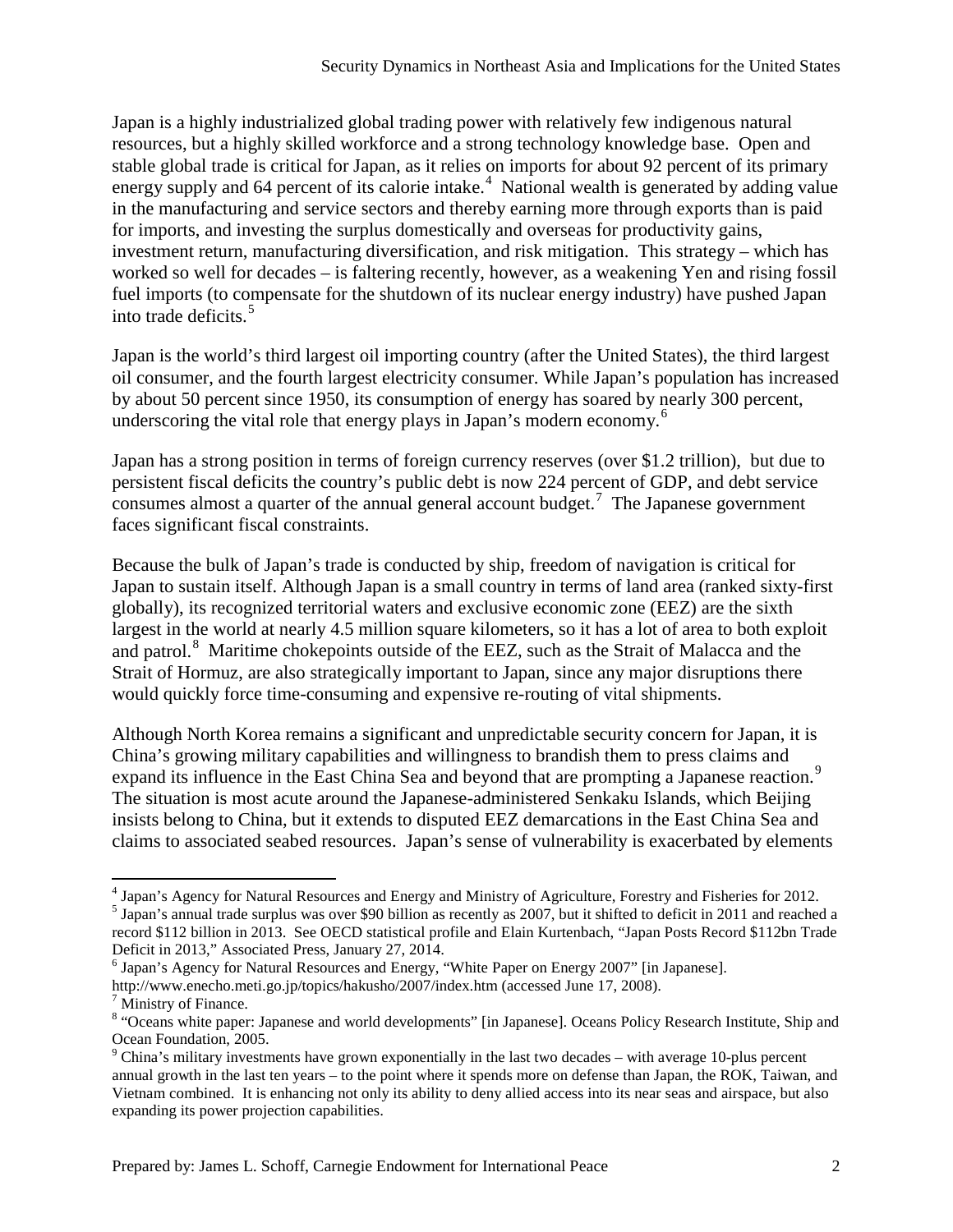of economic dependence (e.g., extensive direct investments in China and dependence on certain imports such as rare earth metals and food products) and even exposure to drifting air pollution from China.

## *Republic of Korea*

Global trade is similarly important to South Korea, in part because it imports about 82 percent of its primary energy supply, but also benefiting from consistent current account surpluses in recent years.<sup>10</sup> A rising portion of ROK merchandise trade – and its surpluses – is with China, which became South Korea's largest destination for foreign direct investment (FDI) and trading partner in 2002 and 2003, respectively. Like Tokyo, Seoul seeks regional/global stability and openness to support its economy and rising wealth, which has grown fantastically since 1980 (with gross national income per captia up by a factor of ten in 2000 and then doubling again by 2012 to over  $$22,000$ ).<sup>[11](#page-2-1)</sup>

Seoul has increased its defense budget accordingly since 2000, more than doubling to about \$32 billion in 2013.<sup>[12](#page-2-2)</sup> The country has steered some of that spending toward military capabilities that would help it protect far flung investments, but the predominant concern is North Korea's military threat and unpredictable nature. This dynamic focuses ROK attention closer to home, and it gives added weight to Seoul's relations with Beijing, due to China's economic – and to some extent political – influence in the North.

The military threat from North Korea overshadows most concerns that South Korea might have about China's soaring defense spending, but China's intervention in the Korean War (1950- 1953) is remembered in the South, and Seoul is wary about becoming vulnerable to Chinese intimidation in the future. In this sense, South Korea does not feel the same kind of deepening vulnerability or imminent danger that many Japanese leaders feel, even as there exists an underlying recognition of China's historical willingness to exert its influence in Korea for national gain.

The modern day example could be any sort of North Korean instability or collapse scenario that tempts Chinese interference, including territorial encroachment, which the ROK would strongly resist. Seoul is also looking forward with some trepidation to a post-unification situation when it will share a border with China (and China's influence in the North is already strong), so there are factors that make China both attractive and repelling. Currently, these tensions reveal themselves in skirmishes between the ROK Coast Guard and intruding Chinese fishing boats or China's unilateral declaration of an air defense identification zone (ADIZ) that overlaps with certain ROK claims in the East China Sea.

For both Japan and South Korea, public and government support for their alliances with the United States remains strong, and they recognize the alignment of our national interests with the agenda of stability, openness, and access. But U.S. fiscal restraints and political dysfunction,

<span id="page-2-0"></span> $10$  South Korea ran a \$43.3 billion surplus in 2012 or almost 4 percent of gross domestic product (GDP). The World Bank,<http://data.worldbank.org/indicator/EG.IMP.CONS.ZS/countries/1W-KR?display=graph> and <http://data.worldbank.org/indicator/BN.CAB.XOKA.CD><br>
<sup>11</sup> The World Bank,<http://data.worldbank.org/indicator/NY.GDP.PCAP.CD?page=6><br>
<sup>12</sup> (2014) Chapter Two: Comparative defense statistics, *The Military Balance*, 114:1, 23  $\overline{\phantom{a}}$ 

<span id="page-2-1"></span>

<span id="page-2-2"></span>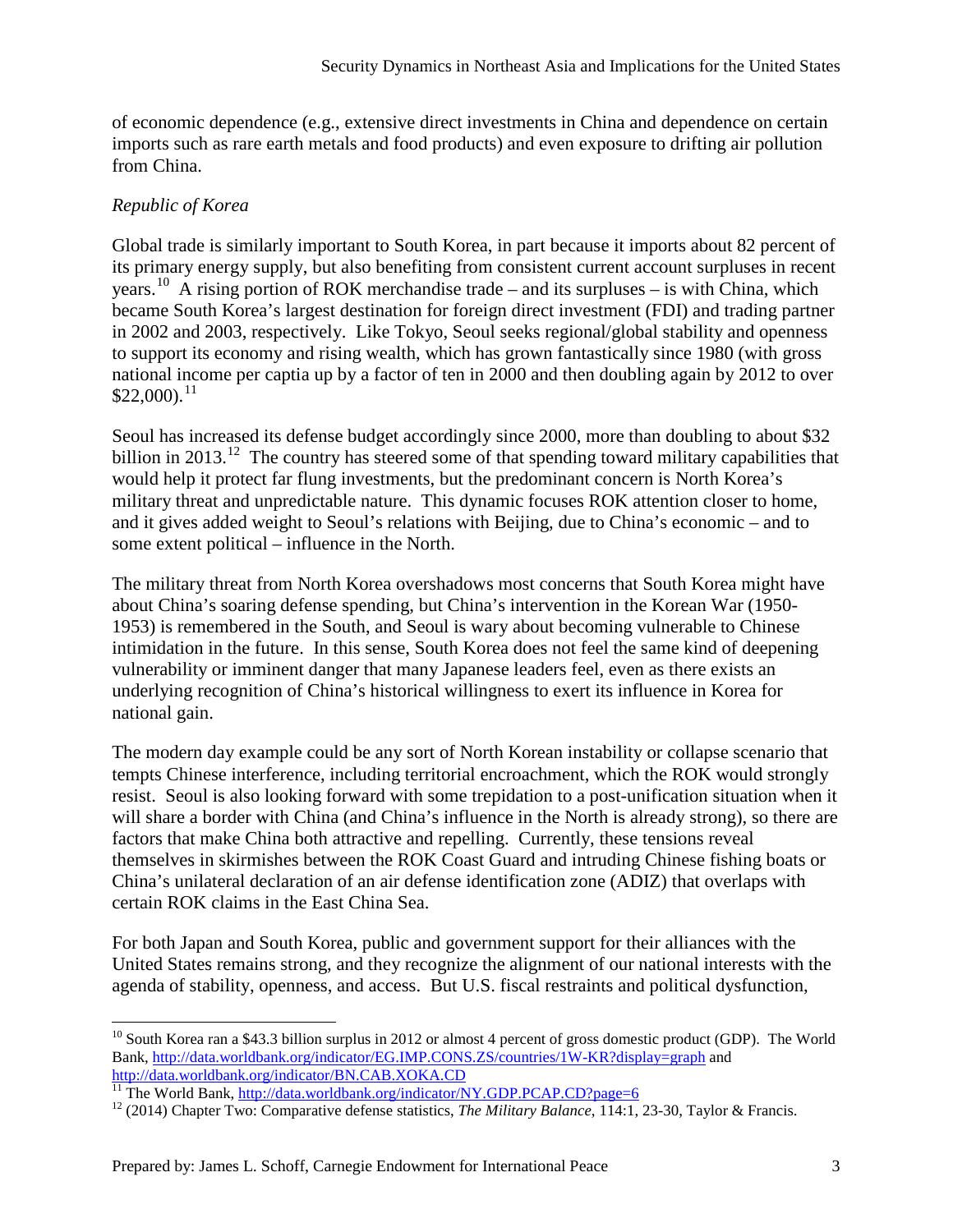combined with China's rise, raises doubts in Tokyo and Seoul about the long-term sustainability of American primacy in Asia, and they are taking different steps to hedge against relative U.S decline. The challenge for U.S. policy makers is to find feasible ways to reassure the allies without simply subsidizing their security at an unsustainable financial and political cost to America, essentially to live up to the policy promise of the so-called rebalance to Asia in a consistent and practical manner.

#### Responses to China's Rise in Northeast Asia

By some measures, the policy and military responses to China's rise by Tokyo and Seoul remain modest, suggesting sufficient confidence – for the moment – in national strength and the value and reliability of their alliance relationship with the United States. After all, China has been a significant source of growth for both countries, and a stable and prosperous China has been good for Asia overall. Despite consistent year-on-year Chinese military budget growth of 10-plus percent, for example, Japan's defense spending has been flat since 2000 and South Korea's increase has averaged less than 4 percent per year (and that has been driven more by North Korea than by China).<sup>[13](#page-3-0)</sup> Japanese and Korean direct investment in China during this time continued to grow significantly, perhaps belying any concern about increasing economic vulnerability.

## *Japan Defense Posture*

In Japan's case, part of its apparent complacency on the military front can be attributed to the strong bilateral alliance and its own modern armed forces. Although purely defense oriented and relatively small given Japan's wealth, the country's Self-Defense Forces (SDF) boast the world's seventh largest defense budget in the world including such high-end capabilities as mid-air refueling, airborne warning and control (AWACs), Joint Direct Attack Munitions (JDAMs), Hyuga-class (helicopter) destroyers and Atago-class Aegis (missile defense) destroyers, and will soon field  $5<sup>th</sup>$  generation fighter aircraft in the form of the F-35.

What Japan lacks, however, is a legal and political framework that would allow the flexible application of these forces to support a wide range of national security objectives, either alone or in concert with the United States. The SDF was built primarily to operate domestically in response to potential attacks on the homeland. Typical of the parochial nature of Japan's forces, it possesses one of the world's largest inventories of CH-47 transport helicopters but no way to deploy them quickly overseas. Its new XC-2 military transport aircraft was designed to be large enough to carry Patriot missile defense batteries for national defense, but not the large helicopters that could be useful in an international crisis. U.S. officials would like to see Japan expand the range of security cooperation activities it can conduct with its ally and with other partners.

<span id="page-3-0"></span> $^{13}$  Japan's defense budget in 2000 was about ¥49 trillion, which is precisely where it stood in 2013, and defense spending represents consistently less than 1 percent of Japan's GDP. From Ministry of Defense, "Our Country's Defense and Budget (from 2000 to 2013)," [in Japanese] available at <http://www.mod.go.jp/j/library/archives/yosan/yosan.html> ROK figures from David Kang, "Paper Tiger: Why isn't  $\overline{\phantom{a}}$ 

the rest of Asia afraid of China?" *Foreign Policy*, April 25, 2013.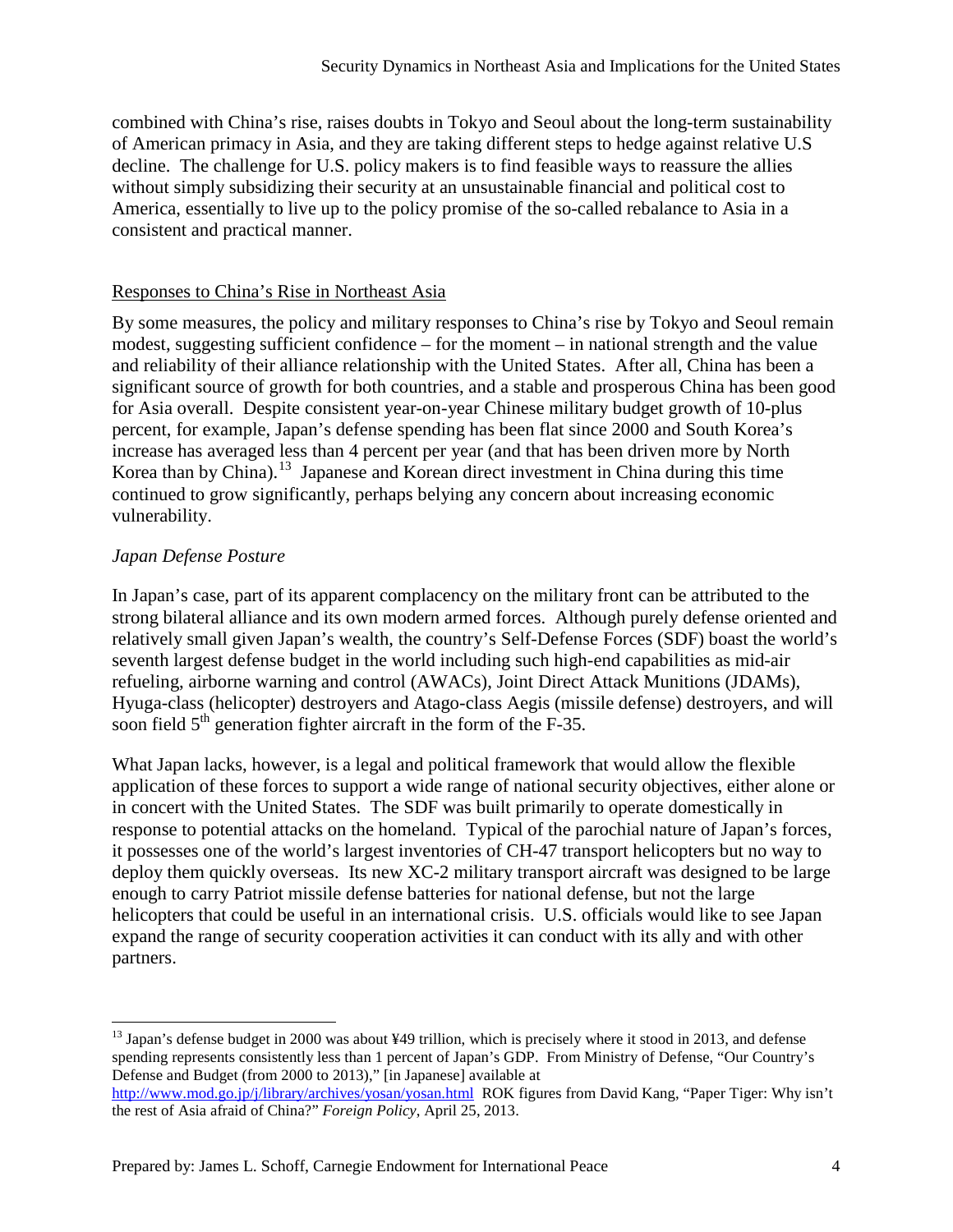Ever since Japan's purely financial contributions to the Gulf War in 1991 were derided as mere "checkbook diplomacy," successive administrations have expanded modestly the range of SDF missions that Japan can conduct overseas, both legally and operationally. These changes came about slowly – at times through temporary authorization that eventually expired – and they were usually of a non-military nature, such as providing logistical or engineering support to a United Nations operation or multilateral security initiative. The purpose was to contribute more directly to international peace and security, but it was also a way to sustain the alliance by satisfying U.S. requests for more burden sharing in this field, and some saw benefit in the SDF gaining overseas deployment experience. In this sense, Japan has been hedging modestly for several years, maintaining a modern military and broadening its reach.

In contrast to this incremental approach, current Prime Minster Shinzo Abe is pursuing a more substantive overhaul of the nation's security laws, driven more directly and urgently by the rise of China, as well as North Korea's nuclear and missile development. In 2013, he has already passed a law to strengthen the national protection of classified information, established a new National Security Council to enhance crisis management and oversee the country's first National Security Strategy, and his administration has revised the National Defense Program Guidelines (NDPG) and Midterm Defense Plan (MTDP), which governs Japan's future defense procurement. In this area, Japan will boost the defense budget slightly (about 1-2 percent per year) and extend the life of existing submarines and destroyers as a way to expand its military power affordably.

At the operational level, Tokyo's focus is on:

- strengthening intelligence gathering, maritime domain awareness in the East China Sea, and information security (e.g., with plans to buy unmanned aerial vehicles (UAVs), enhancing the use of space with new X-band communications and reconnaissance satellites, and bolstering cyber security capabilities);
- strengthening outer island defense and rapid deployment capability (by acquiring amphibious vehicles, conducting joint training with U.S. Marines, and planning to buy Osprey tilt-rotor aircraft);
- improved defense against nuclear/missile attack (with continued investments in missile defense and possibly developing a retaliatory strike capability, either via aircraft or cruise missiles);  $14 \text{ and}$  $14 \text{ and}$
- expanding weapons export and defense industry development opportunities by loosening legal restrictions and allowing a wider range of companies to get involved in the global supply chain for defense or dual-use articles.

Connected to this is the Abe administration's push to "normalize" the country's defense posture in the near term by allowing Japan to exercise collective self-defense in certain situations, and longer term by revising the military's legal status with a new Fundamental Law on National Security. Abe has also promoted the goal of revising the nation's Constitution, which could expand further Japan's ability to utilize its military in a flexible manner.

<span id="page-4-0"></span><sup>&</sup>lt;sup>14</sup> The possible development of a strike capability is being studied in Japan, and no decisions have been made. For a country with a restrictive "no war" constitution and a defense-only military, the move would be politically sensitive, even if only technically available for defensive purposes. All of Japan's neighbors already possess such capability.  $\overline{\phantom{a}}$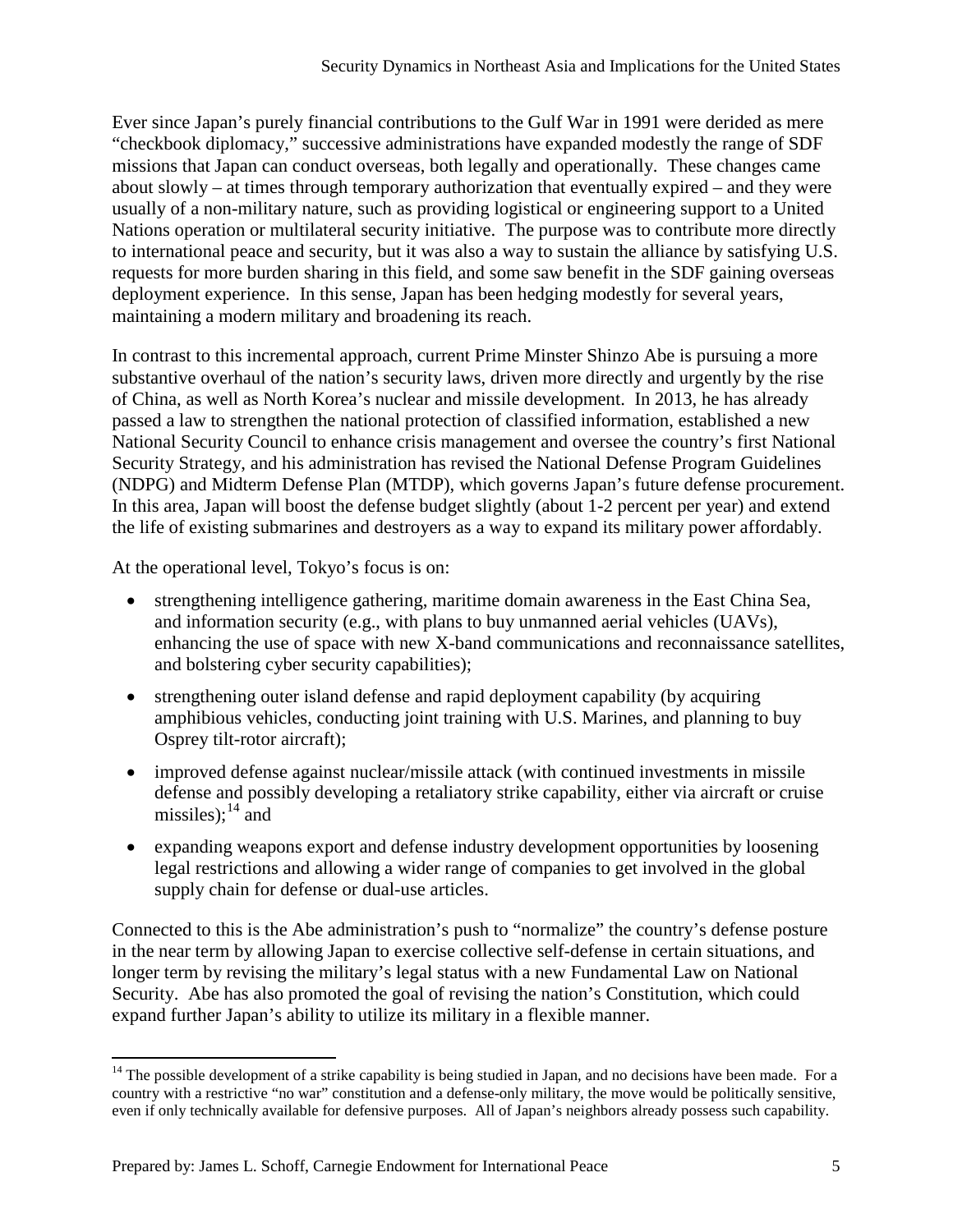The key issue for Japan (and what is most noticeable about the new NDPG) is that it is thinking beyond deterrence as the only role for the military and understanding that it might actually become necessary to use force for self-defense (either around the Senkaku Islands or vis-à-vis North Korea). Previously, Tokyo tended to believe that the mere existence (and later, presence) of Japan's SDF – combined with the U.S. alliance – was enough to satisfy its deterrence needs. It now realizes that lower thresholds of conflict might only be deterred if it shows willingness and ability to fight, and the object of this deterrence is China in the East China Sea. Moreover, Japan needs to be able to project force in a flexible manner to adapt to unpredictable situations in case deterrence fails, as well as to give Japan's leaders different options for controlling escalation.

Of course, Japan is not just looking to increase its own military capability as a means to thwart Chinese intimidation and so-called gray zone conflict (i.e., a state of neither peace nor war, such as skirmishes between Coast Guard vessels). Boosting the military is also seen as responding to U.S. requests for more proactive Japanese contributions to regional security, and strengthening the Japan's alliance with the United States is another way for Tokyo to bolster deterrence by signaling to Beijing that conflict with Japan ensures U.S. involvement. This is the backdrop for the bilateral initiative to revise Guidelines for US-Japan Defense Cooperation.

Before examining the opportunity for the alliance in this defense guideline revision process, it is worth highlighting recent U.S. concern that the process could be complicated by a possible agenda that Prime Minister Abe and his circle have for historical revisionism, which has soured Japan's relations with the ROK and China. One Abe visit to the controversial Yasukuni Shrine can probably be managed (he visited in December 2013), but a larger problem would be a sustained high-level campaign to rationalize or even dismiss some uncomfortable aspects of Japan's history in the first half of the 20<sup>th</sup> Century. This would make it harder for the United States and Japan to strengthen their alliance, because Americans simply do not share in the belief of such a revisionist agenda. The damage to Japan-ROK ties (and thus potential U.S.-Japan-ROK trilateral cooperation vis-à-vis North Korea) is particularly acute. The Abe cabinet's ultimate position on some of these history issues remains to be determined, but it is a potential point of friction in the alliance and could frustrate what would otherwise be a more united alliance response to China's rise in Northeast Asia.

On the diplomatic side, in addition to Japan's push to strengthen alliance relations with the United States, the Abe Cabinet is also making a concerted effort to improve ties with Russia (to diversify energy supplies, compensate for poor relations with the ROK and China, and to settle a long-standing territorial dispute). Japan is also spending a lot of diplomatic energy in strengthening relations with many Southeast Asian nations, both to create economic opportunity but also to bolster Japan's political influence along China's periphery and help shape the emergence of Asia in favorable terms. Prime Minister Abe was the first ever to visit all ten ASEAN countries within his first year of office.

## *Opportunities in U.S.-Japan Defense Guideline Revision*

Washington hopes that Japan will expand its interpretation to exercise collective self-defense (and sees this as separate from the history issue), since collective self-defense might apply to UN-approved international security cooperation activities and to a situation involving North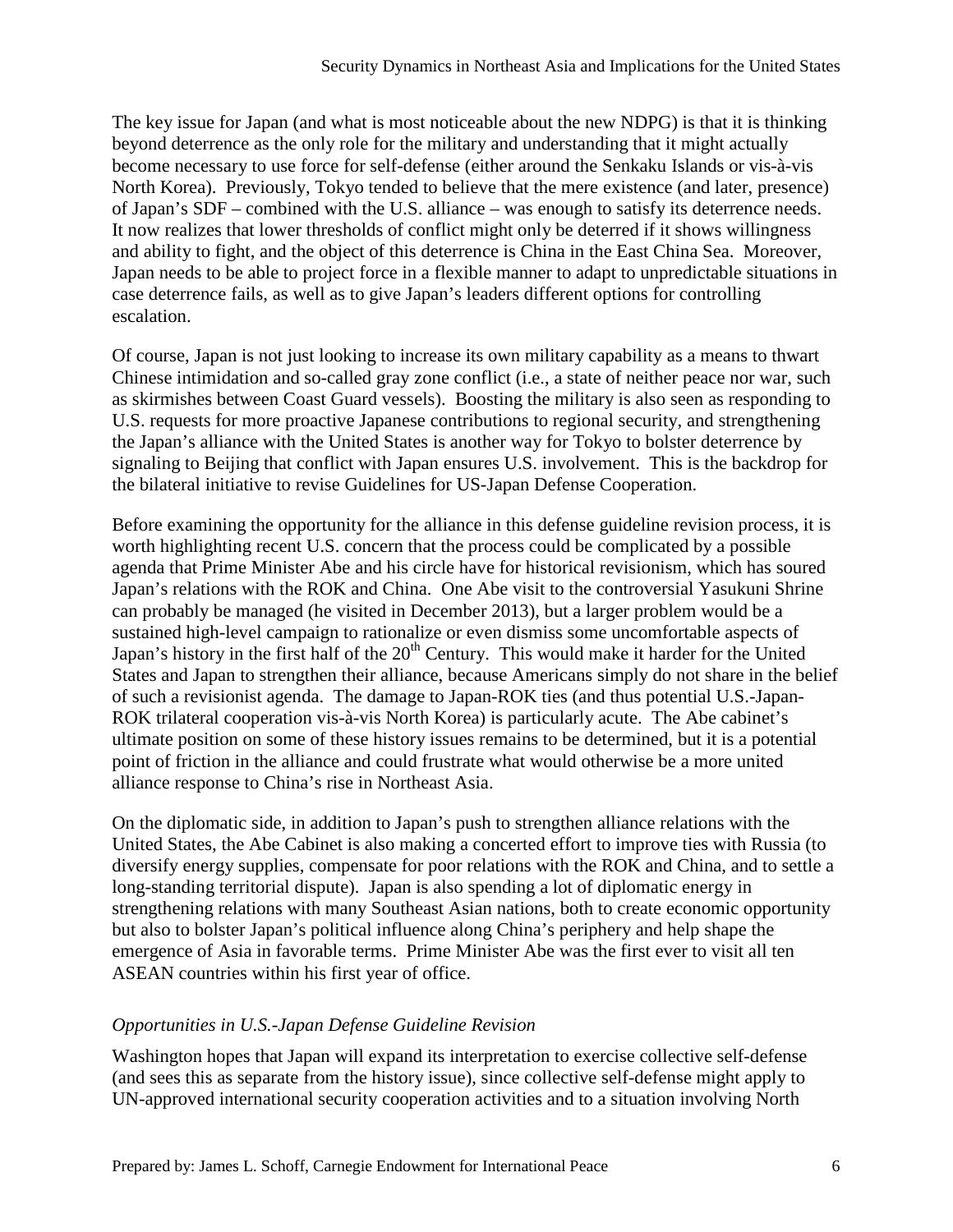Korea. This would allow for more integrated alliance defense cooperation, particularly in the areas of intelligence, surveillance, and reconnaissance (including space and cyber domains), logistical support, and maritime force protection.<sup>15</sup> These are some of the issues currently being discussed by the allies as they work to revise their Guidelines for Bilateral Defense Cooperation throughout 2014, and is only the third time in over fifty years that they have taken on this task. The purpose of this stepped-up security cooperation would be two-fold:

- To complement the U.S. rebalance to Asia as a response to a more demanding regional security environment (primarily to deter North Korean aggression but also to balance against Chinese maritime expansion); and
- To combine with other allies and like-minded partners (e.g., Australia, South Korea, and some Southeast Asian countries) to build habits of regional security cooperation and a regional security architecture that can eventually involve China and help dampen security competition in East Asia.

For most of 2013, the United States and Japan reviewed their defense guidelines in light of North Korea's nuclear and missile advances, China's growing military capabilities, and the introduction of new domains—cyberspace and outer space—to the potential battlefield. By October the two countries agreed that a new round of revision was warranted, and the " $2+2$ " joint statement issued by the U.S. secretaries of defense and state and the Japanese ministers of foreign affairs and defense instructed alliance managers to recommend changes to accomplish several objectives beyond the core mission of responding to a possible armed attack against Japan.<sup>[16](#page-6-1)</sup> The aims include:

1) expanding the scope of bilateral cooperation,

l

- 2) promoting security cooperation with other regional partners,
- 3) enhancing bilateral consultation and coordination mechanisms,
- 4) describing the appropriate role sharing within bilateral defense cooperation,
- 5) and evaluating bilateral defense cooperation in emerging strategic domains.

Any given security cooperation mission involves an overlapping cycle of activity that runs continuously through information gathering, assessment and analysis, decision making, planning, mobilization, execution, and back to information gathering, assessment, and so on. The goal of this revision effort should be to help Japan become a more meaningful and reliable partner in many of these activities, bilaterally with the United States as well as in broader coalitions. Exploring these opportunities concretely and then taking the steps necessary to operationalize the most promising should be the primary objective of the defense guideline revision process. This will be ambitious and complex—given the need to bring together subject-matter experts from each country who have rarely worked together before—but this is the task assigned by the 2+2.

<span id="page-6-0"></span><sup>&</sup>lt;sup>15</sup> For more on how the United States and Japan could use the Defense Guideline revision process to develop a more integrated "front office/back office" alliance posture, see James L. Schoff, "How to Upgrade U.S.-Japan Defense Cooperation," Carnegie Endowment for International Peace Policy Outlook, January 16, 2014 available at <http://carnegieendowment.org/2014/01/16/how-to-upgrade-u.s.-japan-defense-cooperation/gykq><br><sup>16</sup> "Joint Statement of the Security Consultative Committee toward a More Robust Alliance and Greater Shared

<span id="page-6-1"></span>Responsibilities," October 3, 2013. Available a[t http://www.defense.gov/pubs/U.S.-Japan-Joint-Statement-of-the-](http://www.defense.gov/pubs/U.S.-Japan-Joint-Statement-of-the-Security-Consultative-Committee.pdf)[Security-Consultative-Committee.pdf](http://www.defense.gov/pubs/U.S.-Japan-Joint-Statement-of-the-Security-Consultative-Committee.pdf)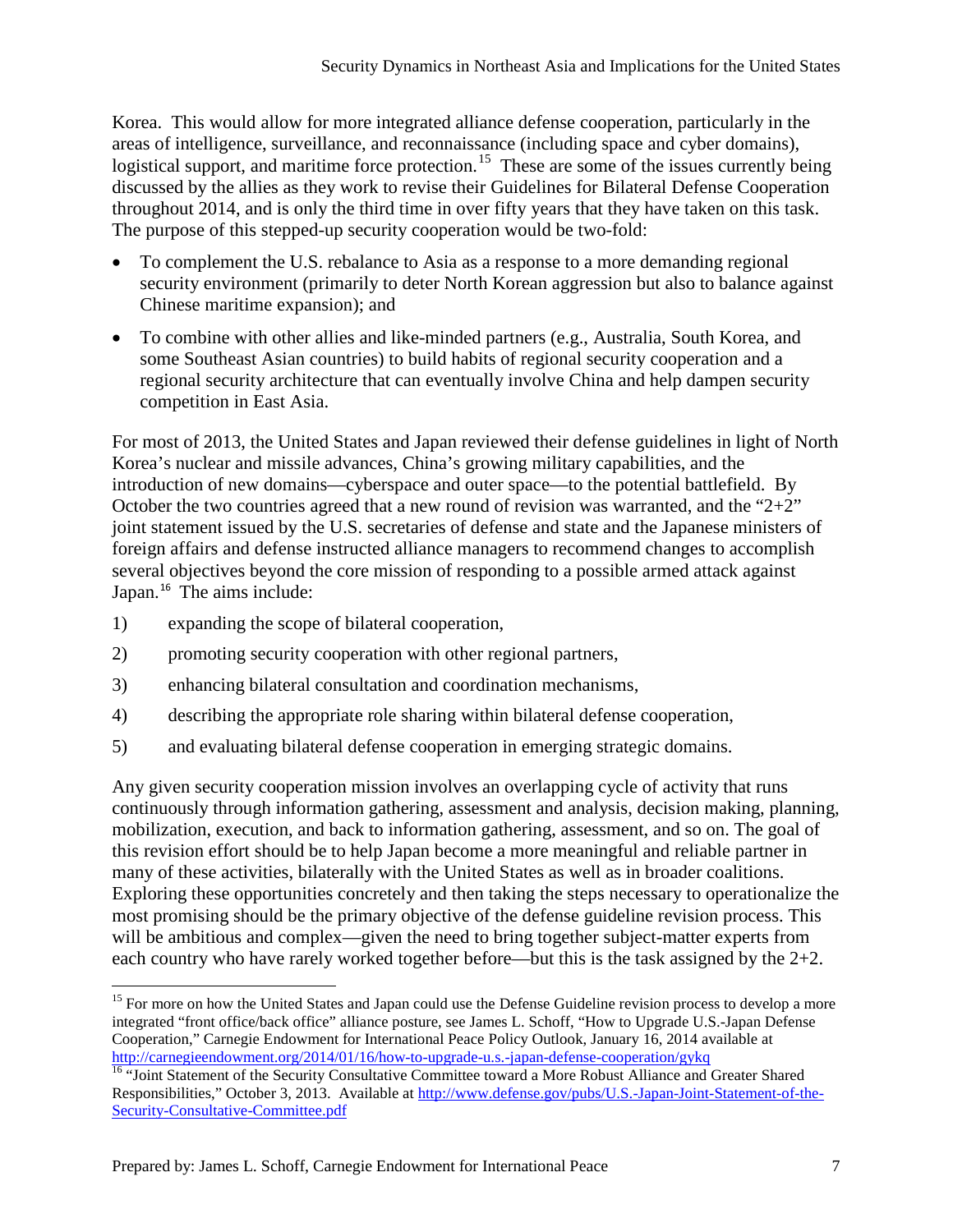Developing an overarching concept to guide this new era of alliance cooperation will help the allies navigate the complex revision process. A conceptual framework similar to the spear/shield and forward area/rear area mantras of the past is necessary to describe—for both internal and external audiences—the purpose, value, and limits of alliance cooperation. It should serve as a bridge between the two nations' defense planning documents, and it will shape how each military perceives its role and manages the procurement and training associated with their cooperation. Without a clear concept, alliance ties can weaken, defense planning can lose focus, and neighbors are more likely to misinterpret alliance intentions.

Designing this framework begins with the underlying goal of the 2+2 joint statement that the United States and Japan should "be full partners in a more balanced and effective Alliance" in which they "can jointly and ably rise to meet the regional and global challenges of the 21st century." Connectivity and interoperability are key enablers for any such "jointness," and they are also highlighted in Japan's new National Security Strategy and NDPG released in December 2013. The challenge is both to improve alliance capabilities and encourage broader security cooperation with other nations to enhance regional stability, while discouraging military rivalry.

To accomplish this, the alliance should pursue a capabilities-based (or functional) approach to cooperation that can apply to different situations. Similar to the way a retail store leverages all aspects of the company to maximize productivity at the point of sale, Japan's "back office" support functions could be better integrated with U.S. "front office" military activities. A functional approach can enhance alliance flexibility and better integrate alliance cooperation than the current approach without carving out new—potentially politically sensitive—overseas missions for Japan's SDF. This approach can be applied to the core alliance mission (responding to armed attack against Japan), as well as to wider regional/global security cooperation scenarios in both bilateral and multilateral contexts.

The new approach stands in contrast to the location- and mission-oriented nature of past and current guidelines. The current defense guidelines from the 1990s make a distinction between forward-area and rear-area activities, and they identify specific missions that Japan's SDF can carry out on its own. This means that Washington and Tokyo do not fully leverage alliance potential because an "I'll do this here, while you do that there" dynamic leads to inefficiencies when resources are not shared. Japanese ISR to support its own minesweeping or search and rescue, for example, could be applied technically to U.S. forward operations (and vice versa), but the current guidelines constrain this potential synergy.

Adopting a front office/back office approach would increase alliance productivity. Even if Japan spends most of its time in the rear area, lessons are learned as a team and this helps the allies make quicker adjustments for improvement in the heat of battle.

The alliance would also benefit from a more collaborative structure. In the corporate hierarchy, back-office leaders are on the same level as other executives, and they are closely involved in strategic planning for any new initiative. They are considered integral to business operations, and this collaboration maximizes efficiency and productivity.

A front office/back office construct is one way to upgrade bilateral defense cooperation in a meaningful but more politically acceptable way—not only within Japan, but also for other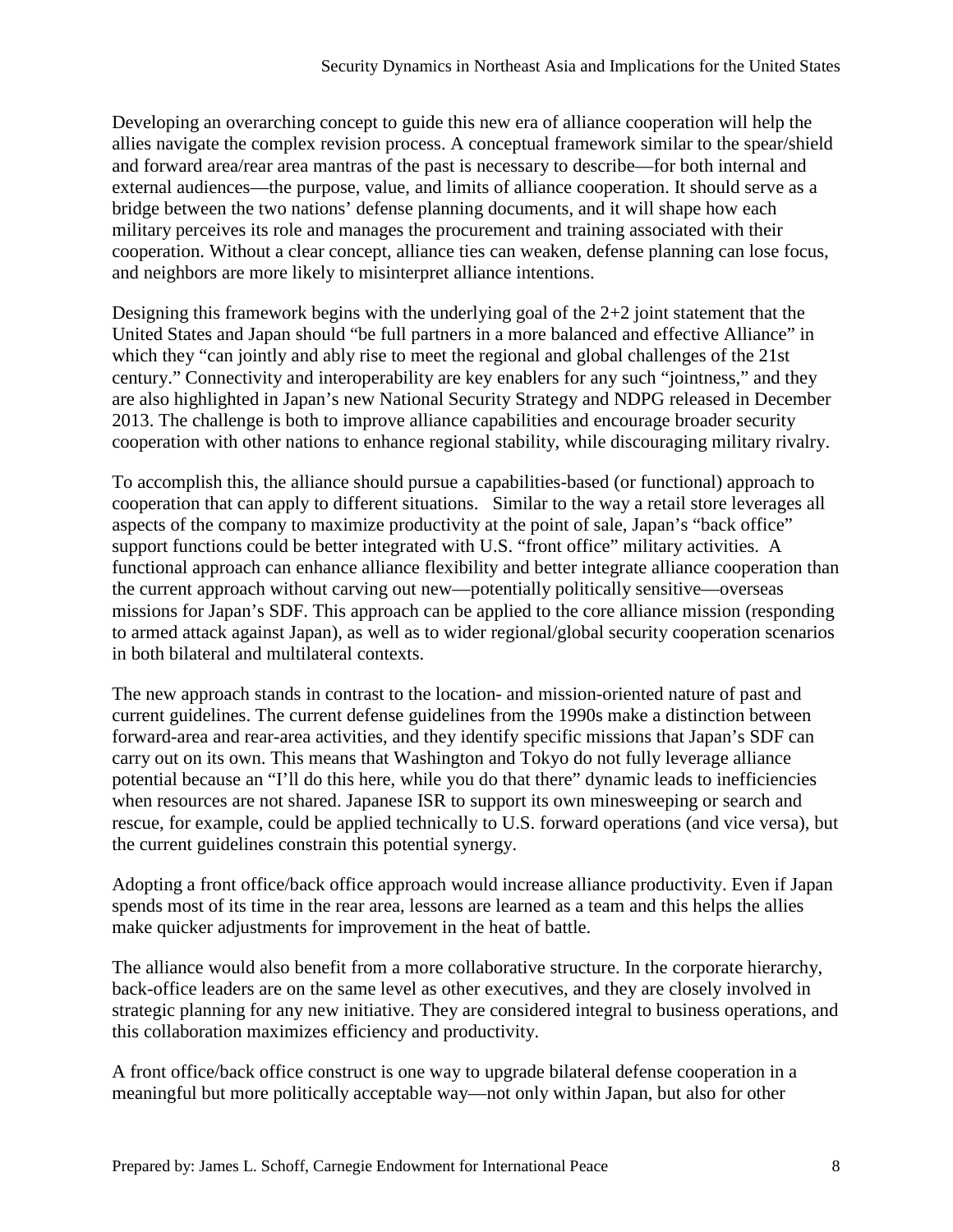nations in the region, particularly the ROK. Domestically speaking, forward deployment of Japan's SDF into hostile areas will be almost impossible in most bilateral or multilateral coalition operations due to political resistance and lingering legal restraints, despite Prime Minister Abe's defense reform efforts. Most Japanese cherish their "peace constitution" and rarely support SDF dispatch to areas of potential conflict. The physical concept of "rear area" will be hard to break among the Japanese public, which has only recently become comfortable with overseas deployments to noncombat zones. The front office/back office concept is an incremental evolution of alliance cooperation in this regard, since Japan for the most part would connect to forward operations by technical means without a physical forward presence.

A limit on Japanese forward presence, which this concept would provide, should receive a positive response in the region. The ROK has been wary of Japan's defense reform agenda, in part for fear that it could lead to deployment of Japanese forces onto the Korean Peninsula in a North Korean contingency, however remote a possibility. In this sense, a front office/back office approach can help reassure Seoul that it can gain the operational benefit of more effective U.S.- Japan support without the political problems associated with Japanese "boots" on Korean ground. In addition, closer U.S.-Japan coordination will be more reassuring to neighbors compared to the alternative, which could be a Japan that develops greater military independence from the United States.

Moreover, a functional approach to guideline revision would focus less on specific threats and the location of alliance cooperation, which would help counter the assumption that defense guideline revision is simply a reaction to China's military rise. China's muscle flexing is a factor, of course, but defense guideline revision has just as much to do with the technological evolution of warfare, North Korea's development of nuclear armed missiles, and the need to extract more productivity from tight alliance defense budgets. Putting the focus on capabilities and not threats would be consistent with U.S. statements that the alliance is designed to deal with more than just China contingencies, though deep Chinese suspicion of the alliance means that Washington and Tokyo should seek to reassure Beijing of their peaceful intent even as they maintain a posture of deterrence in the East China Sea.

The functional approach can also be an opportunity to strengthen regional security cooperation by enhancing the capacity of regional coalitions to address common security challenges. The United States and NATO, for example, essentially utilize a front office/back office concept, with different countries taking the lead depending on the situation. The United States led in Afghanistan, while European nations led the enforcement of UN Security Council Resolution 1973 to impose a no-fly zone against Libya in 2011. Many East Asian nations are also doing this in the Gulf of Aden through coordinated counterpiracy operations, for example, and this framework could be extended in Asia to counter illicit weapons proliferation, respond to largescale natural disasters, or deploy more capable peacekeeping and peace-building teams.

## *Republic of Korea*

There is simply less to describe about South Korea in the context of tangible reactions to China's economic and military rise. ROK defense investments in recent years have been driven more by developments involving North Korea rather than China, particularly after North Korean attacks in 2010 led to the buttressing of Northwest Island defenses and other counter-battery systems. Much of this has been considered in close consultation with the United States, and the allies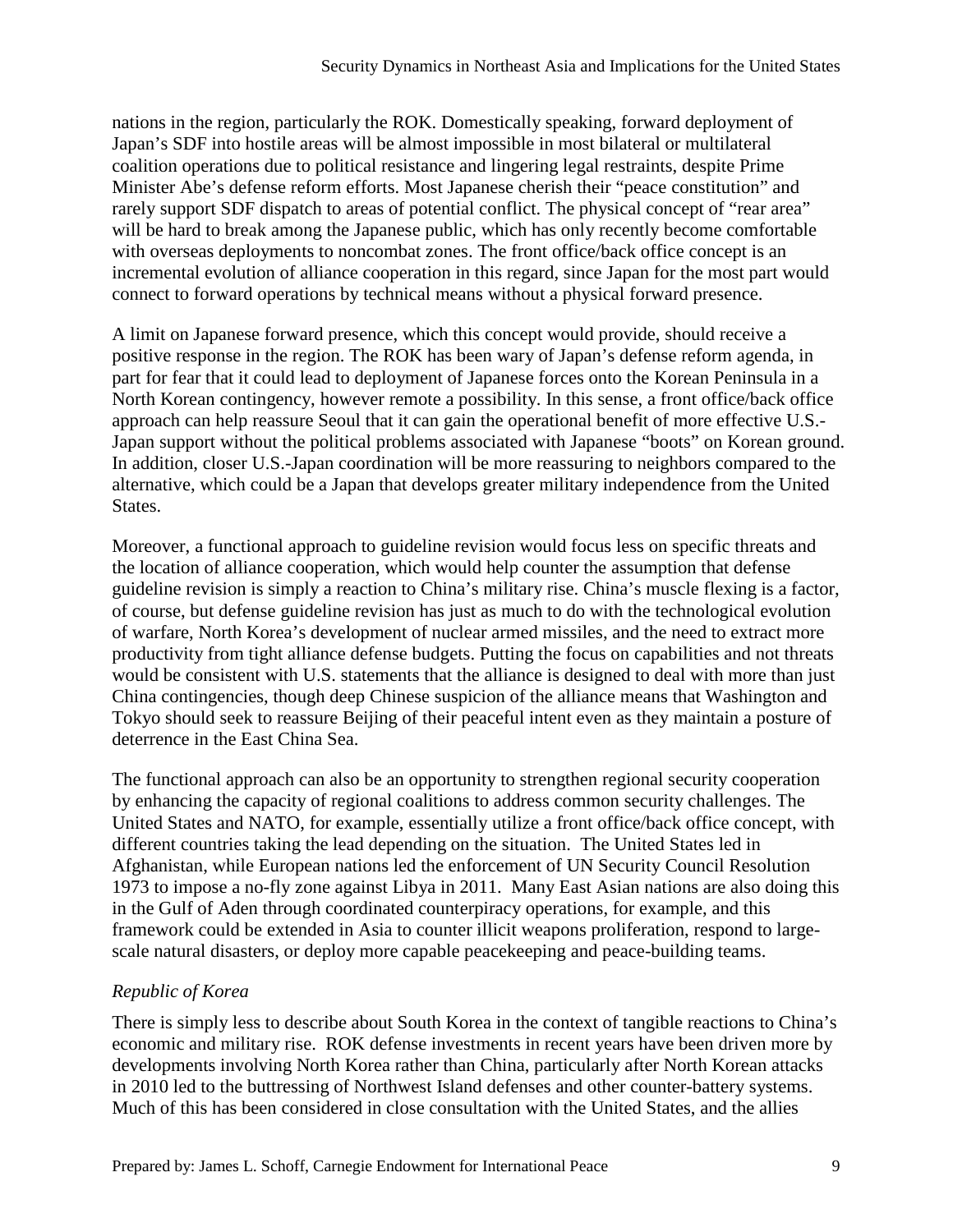approved in 2013 a new coordinated plan to respond to future North Korean provocations (enhancing deterrence) and added new bilateral working groups in the areas of cyber and space security policy. $17$ 

The Roh Moo-Hyun administration around 2005 promoted a defense procurement policy to grow the Navy and Air Force and allow them to be more expeditionary, with the idea that the North Korean threat would diminish as North-South relations improved and the ROK's regional and global interests would expand. Renewed North Korean belligerence and its nuclear tests, however, soon led to a paring back of that defense plan, and the result is a sort of hybrid procurement strategy that tries to serve both of Korea's security needs (i.e., on-Peninsula first and foremost, but also a broader regional and even global reach over the longer term).

As such, in addition to investing in battle readiness at home (including a variety of command and control systems and related infrastructure to prepare for the transfer of wartime operational control (OPCON) to South Korea from the United States by 2015), the ROK military has acquired Aegis capable destroyers, an ever larger submarine force, and AWACs aircraft – among other modernization initiatives – that will help Seoul hedge against Chinese regional military dominance in the future. Indeed, although the ROK push to extend the range of its indigenous ballistic missiles from 300km to 800km in 2012 was explained as a way to counter North Korean missile capabilities, it can also be seen as a long-term investment in a capability that might be needed post-unification, when Korea will be hemmed in by two large nuclear and missile powers in Russia and China. Recent ROK investments in missile defense and UAVs will have a similar "dual use" (i.e., for North Korea now, and for wider national defense later).

Coupled with this hedging on the military side, a different form of diplomatic hedging by Seoul includes pursuing better ties with China itself, since the cool relations that pervaded the Lee Myung-bak administration (2008-2012) – as Beijing often rose to protect Pyongyang despite its aggressiveness – was seen as strategically undesirable. Although some in Japan and the United States worry that this diplomatic outreach risks driving a wedge between the U.S.-ROK alliance and between South Korea and Japan, better ROK-China relations can have many positive effects (e.g., to promote regional stability and facilitate cooperation in case of turmoil involving North Korea). Better ROK-China ties is not necessarily a zero-sum dynamic, and Washington, Tokyo and Seoul should make efforts to ensure it does not move in this direction.

The danger, of course, is that many key factors are moving in negative directions. As Japan-ROK ties worsen, for example, suspicion grows in both countries that steps taken to mitigate the China risk (particularly in the military realm) might also be turned against one another. This exacerbates the security dilemma prompted by China's defense spending growth, and it is hardening public attitudes in all three countries. Sensitive history issues have become highly politicized in the region when precisely the opposite dynamic (i.e., shifting the historical debates to the academic rather than political arena) is preferred. All of this complicates U.S. plans for the rebalance to Asia and risks drawing Washington into a cultural/historical struggle going back centuries, which can only end with strained U.S. relations with one ally or the other.

 $\overline{\phantom{a}}$ 

<span id="page-9-0"></span> $17$  See "Joint Communique: The 45<sup>th</sup> ROK-U.S. Security Consultative Meeting," Department of Defense, October 2, 2013 at [http://www.defense.gov/pubs/Joint%20Communique,%2045th%20ROK-](http://www.defense.gov/pubs/Joint%20Communique,%2045th%20ROK-U.S.%20Security%20Consultative%20Meeting.pdf)[U.S.%20Security%20Consultative%20Meeting.pdf](http://www.defense.gov/pubs/Joint%20Communique,%2045th%20ROK-U.S.%20Security%20Consultative%20Meeting.pdf)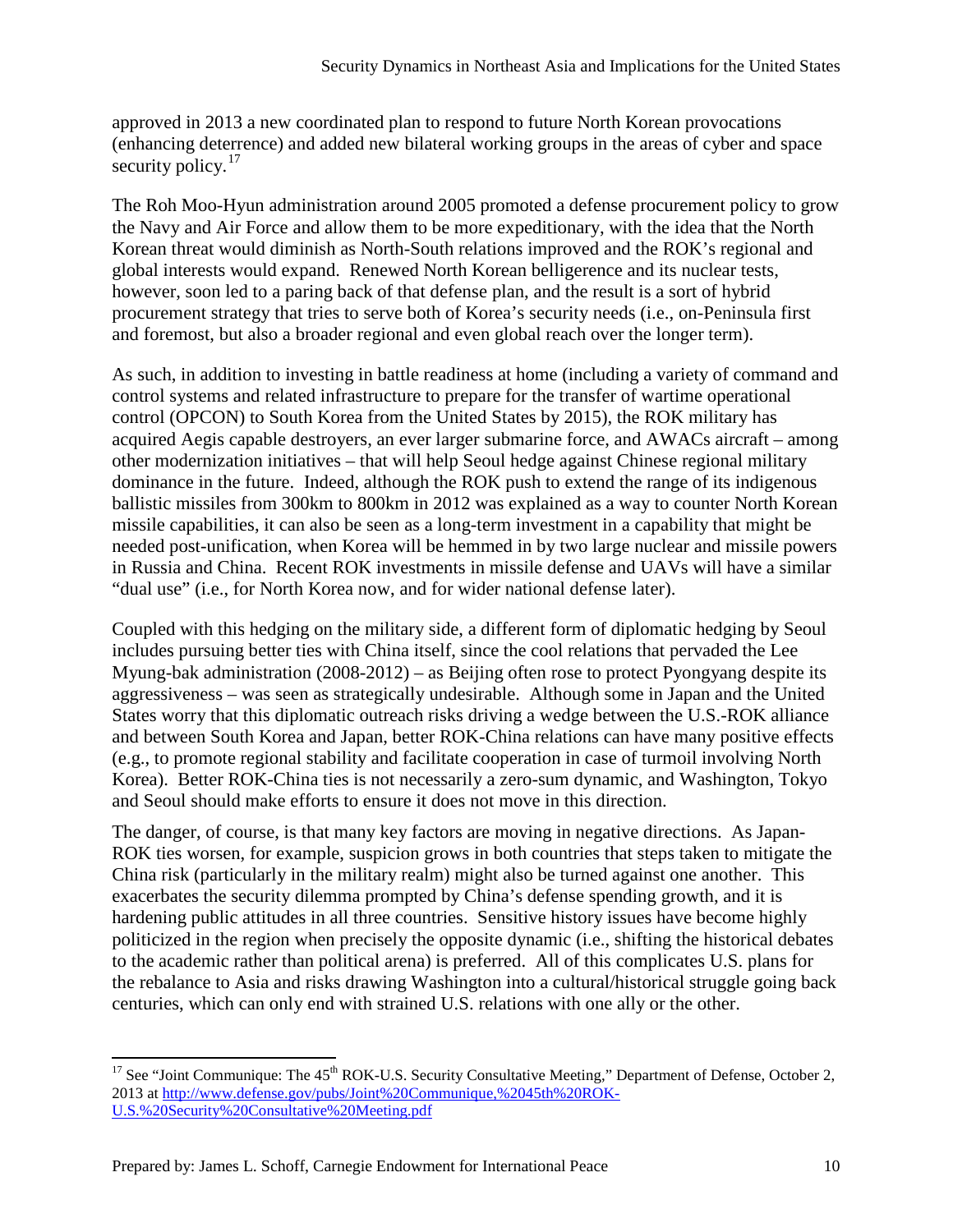### Policy Recommendations

## *Japan*

- In order to address an underlying source of tension in the region, push back diplomatically against expansive Chinese maritime claims in the South China Sea and East China Sea by insisting that China clarify the legal basis for its so-called nine-dashed line demarcation and pursue more actively a regional coalition in support of this position. The State Department has begun recently to press this point more directly, and now the task is to cultivate broader regional reinforcement.
- Support Japan's reinterpretation of exercising collective self-defense rights, particularly with regard to a North Korea scenario and UN peace keeping operations as a means to support deeper alliance integration of security cooperation. China (and possibly South Korea) will complain that such a move would be a sign of dangerous Japanese militarism, but it is simply assuming the same rights as any other nation and responding to a degrading security environment.
- Similarly, be supportive of other steps Japan might take to normalize its military with broader rules of engagement and possibly include development of a retaliatory strike capability, so that Japan is better able to protect its own territory without heavy U.S. involvement. Of course, security treaty commitments mean that the United States could be drawn into any China-Japan conflict in the East China Sea, so adequate bilateral consultation, planning, and defense coordination is required. In this sense, something akin to the U.S.- ROK counter-provocation plan might be a useful way to make sure that operational and political/diplomatic issues are fully considered as an alliance. This might be discussed as part of the Defense Guideline revision process.
- Overall, be inclined to support the sale of U.S defense equipment such as UAVs and other systems, as well as the deepening of bilateral defense industrial cooperation. Incorporating Japanese commercial technology (such as fuel cells and advanced materials) has the potential to improve the quality and cost-effectiveness of certain U.S. weapon systems.
- There might be times when some criticism of Japanese historical revisionism is called for, but overall resist the urge to weigh in publicly on issues that do not directly involve the United States. Also, be clear that those historical disagreements are separate from Japan's attempt to bolster national defense in the modern day.
- Consider expanding opportunities to export U.S. natural gas as a way to support U.S. industry and help Japan diversify its supply sources.
- Follow-through on the relocation of U.S. Marines from Okinawa to Guam as a way to strengthen the political sustainability of U.S. military presence in Japan and to support the Pentagon's policy of geographic distribution in the region. The move to Guam will reduce modestly the burden of hosting Marines on Okinawa, and it will add momentum to the Futenma Marine Base relocation project and overall U.S. realignment in Japan. In a variety of ways, therefore, it will enhance the alliance posture vis-à-vis China.
- Sustain sufficient U.S. defense spending to reassure allies and engender support for a U.S. initiative to network alliances and partnerships in the region to strengthen the regional